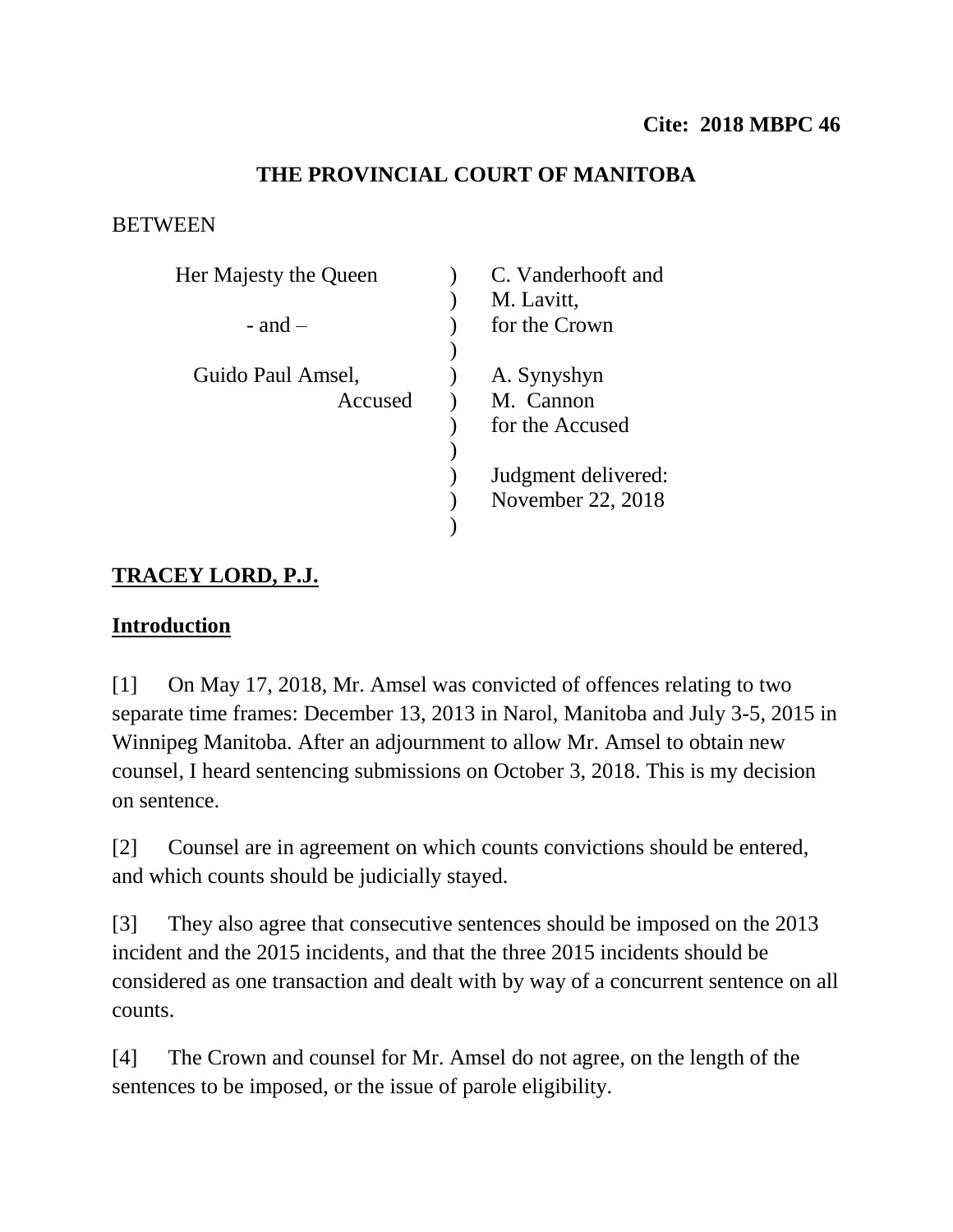#### **Purpose and Principles of Sentencing**

[5] The fundamental purpose of sentencing set out in section 718 of the *Criminal Code* is to protect society and to contribute, along with crime prevention initiatives, to respect for the law and the maintenance of a just, peaceful and safe society by imposing just sanctions that have certain objectives.

[6] Those objectives include the denunciation of unlawful conduct and the harm done to victims or the community, the deterrence of the offender as well as others from committing offences and the separation of the offender from society when necessary.

[7] A sentence should promote a sense of responsibility in the offender, acknowledge the harm done to victims and the community, and address the reparations required as a result of that harm.

[8] Consideration must also be given to the rehabilitation of the offender.

[9] Some of the additional sentencing principles enumerated in section 718.2 of the *Code* are also applicable in this case.

[10] A sentence should be similar to sentences imposed on similar offenders for similar offences committed in similar circumstances. Counsel have referred the Court to a number of cases that have some similarities to Mr. Amsel's case.

[11] The principle of totality requires that where consecutive sentences are imposed, the combined sentence should not be unduly long or harsh.

[12] An offender should not be deprived of liberty, if less restrictive sanctions are reasonable in the circumstances, and all available sanctions, other than imprisonment, that are reasonable in the circumstances and consistent with the harm done to victims or to the community should be considered for all offenders.

[13] A court imposing a sentence shall also consider increasing or decreasing a sentence to account for relevant aggravating or mitigating circumstances related to the offence or the offender.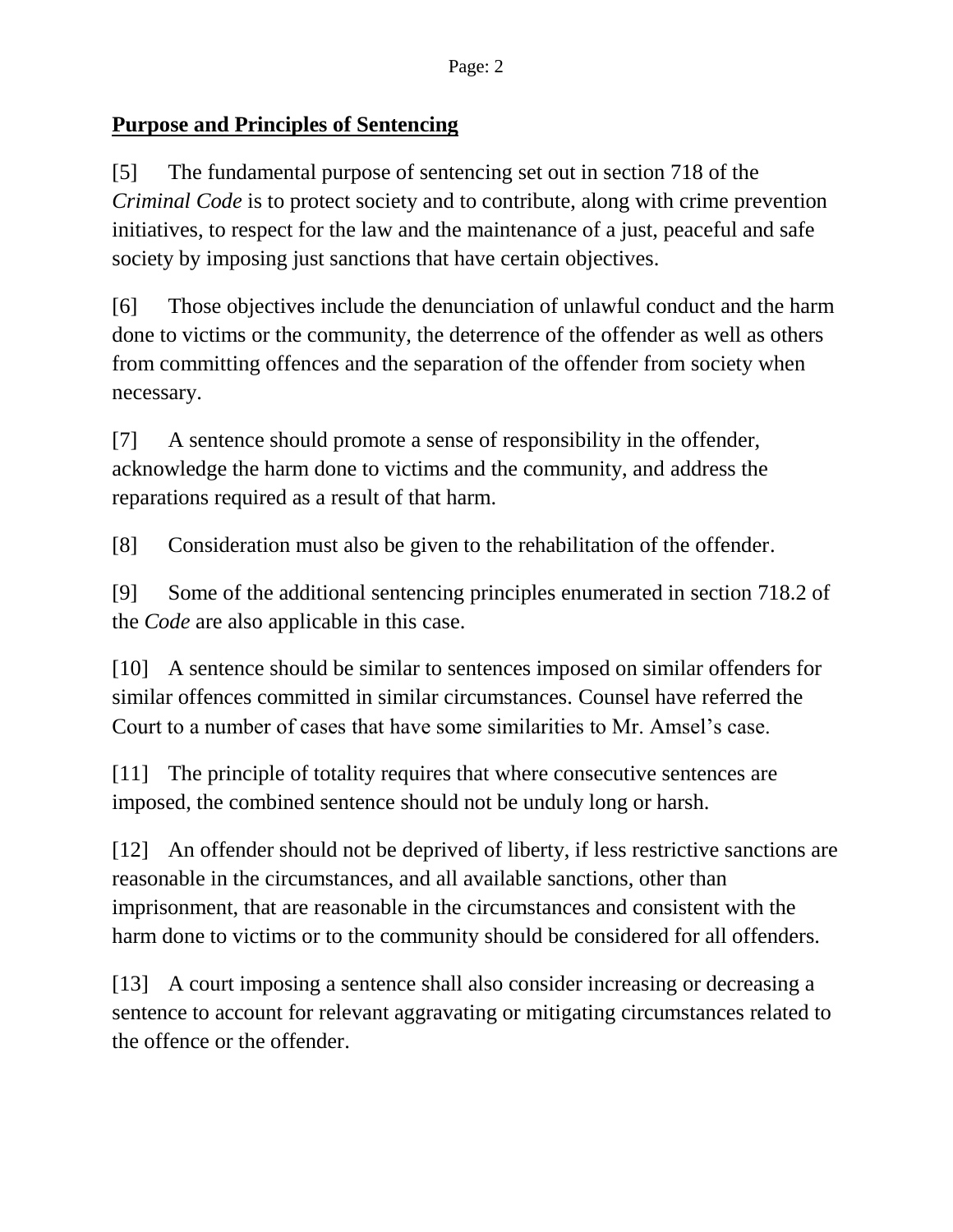[14] Section 718.2 of the *Criminal Code* deems certain circumstances to be aggravating factors. The Crown argued that two of those circumstances are applicable in this case.

[15] Firstly, the Crown says that Mr. Amsel in committing the offences, abused his spouse, Iris Amsel, and secondly that the impact on the victims in this case was significant having regard to their personal circumstances, including their health and financial situation.

[16] Finally, the overarching or fundamental principle of sentencing is proportionality. A sentence must be proportionate to the gravity of the offence and the degree of responsibility of the offender.

# **December 13, 2013 127 Nicholas Street, Narol, Manitoba**

[17] A conviction will be entered on the charge of the attempted murder of Iris Amsel. Judicial stays of proceedings will be entered on the remaining counts related to this incident.

[18] Pursuant to section 239(1)(b) of the *Criminal Code* the maximum sentence for an attempt to commit murder is life imprisonment. In the circumstances of this case there is no mandatory minimum punishment.

[19] The Crown submits that a sentence of 15 years incarceration for the 2013 attempted murder of Iris Amsel would take into account the aggravating factors present and appropriately address the purpose and principles of sentencing set out in the *Criminal Code*.

[20] Counsel for Mr. Amsel submits that a sentence of 10 years incarceration is sufficient to address these principles, and in mitigation emphasizes that Mr. Amsel has otherwise been a law abiding citizen with no prior criminal record. He has been a contributing member of society who supports his wife and children.

[21] The device placed at 127 Nicholas Street on December 13, 2013 was designed to be victim activated, and the explosion that occurred was a significant one. While it is not known how the device detonated, it did not explode as designed.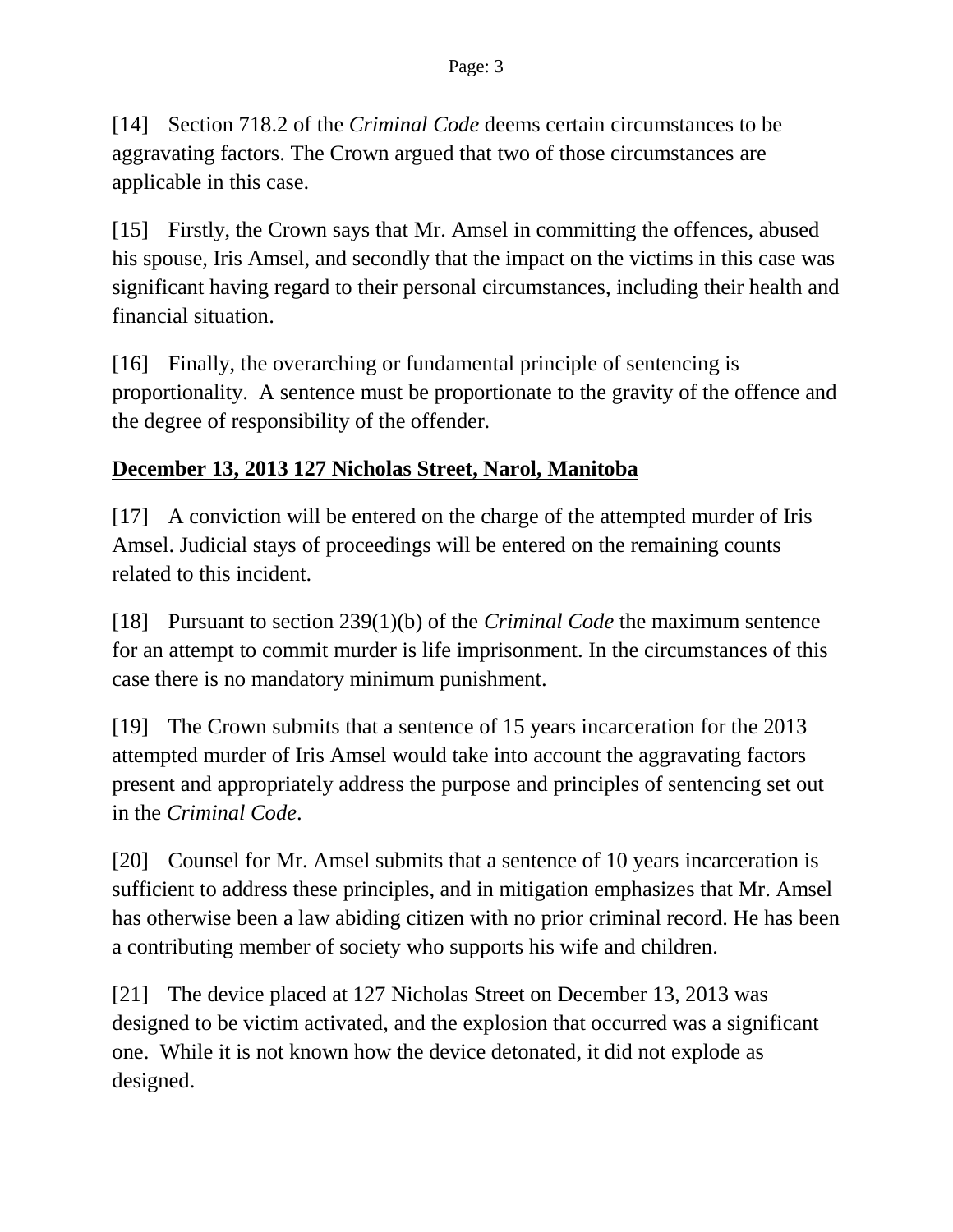[22] The moral culpability for attempted murder is high. Mr. Amsel's intent was to kill his former wife. The fact that the device did not explode as planned does not lessen his moral blameworthiness.

### Aggravating and Mitigating Factors

[23] The Amsels were no longer spouses at the time of this incident. As such section 718.2(a)(ii) does not apply to deem the circumstances as aggravating.

[24] Counsel for Mr. Amsel submitted that the relationship should be viewed as one more akin to that of estranged business partners rather than domestic in nature and as such is not an aggravating circumstance.

[25] Despite the fact that the Amsels were no longer married, there is still a domestic context to the circumstances. I find it aggravating that the offence was committed shortly after the conclusion of ongoing family court proceedings decided in favour of Ms. Amsel.

[26] In terms of the impact of this event, Ms. Amsel did not provide a victim impact statement. I did however hear her testimony about the incident during the trial.

[27] While I don't have specific information about the impact of this incident on Ms. Amsel such that it would be deemed an aggravating factor, this incident would without a doubt, have been an extremely unsettling event, for her, particularly in light of the fact that nobody was held responsible for it at the time. I find that nonetheless to be aggravating.

[28] While Mr. Amsel's intent was to kill his former wife, it is aggravating that another person, Mr. Block was also put in the same physical danger as Ms. Amsel. Had the device exploded as designed, it would have been Mr. Block and not Ms. Amsel who triggered it.

[29] The fact that property damage was the only result of the explosion is not a mitigating factor, but rather a lack of an aggravating factor.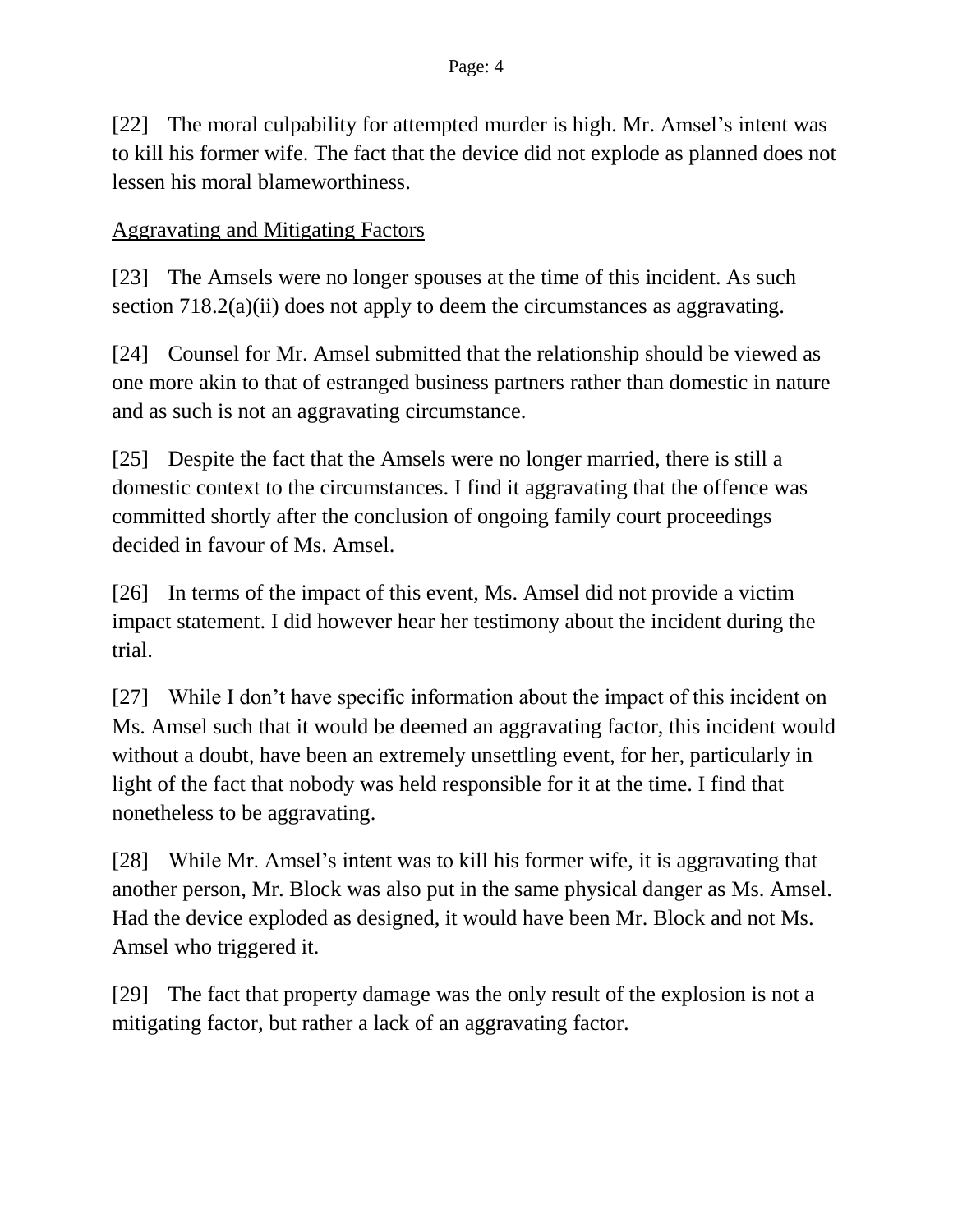## Case Law

[30] I have reviewed the cases provided by counsel involving the sending or planting of explosive devices. Some of the cases also involve a domestic or family context and in combination provide guidance as to a broad range of sentence for this type of incident.

[31] In *R. v. Davis* 2003 BCCA 679, the accused was convicted of two counts of intentionally causing an explosion likely to cause bodily harm and two counts of sending an explosive device with intent to cause bodily harm. Mr. Davis mailed one bomb to his former spouse and mailed another to her former lawyer.

[32] The Police intercepted the first device and disposed of it using a water cannon. The device sent to the lawyer was delivered to a community mailbox where it was picked up and opened by the target. The device exploded, injuring the lawyer's wife. Mr. Davis received a sentence of 6 years incarceration. Of note, this was not a case dealing with a conviction for attempted murder, and there was no indication of whether Mr. Davis had a prior record, or if he demonstrated remorse for his actions.

[33] In *R. v. Carter*, [1998] B.C.J. No.1902, the accused who had some mental health difficulties, hired two others to plant a bomb under the house where his ex wife lived with her daughter and family. The device exploded causing extensive damage but no injury to the four people within the residence. Mr. Carter was convicted of conspiracy to commit murder, counselling to commit murder and attempted murder. He had no prior record and showed no remorse for his actions. After 21 months of pretrial custody, he was sentenced to 8 ½ years imprisonment.

[34] In *R. v. Lim and Nola*, [1990] O.J. No. 949, the two accuseds were convicted in two separate incidents of one count of attempted murder and one count of causing an explosion with intent to cause bodily harm. The accuseds placed bombs in the vehicles of both targets. The first target was the boyfriend of Nola's sister, the second target was the sister herself.

[35] Both accused individuals had served 11 months in pretrial detention prior to sentencing. On the attempt murder of the boyfriend, the accuseds were both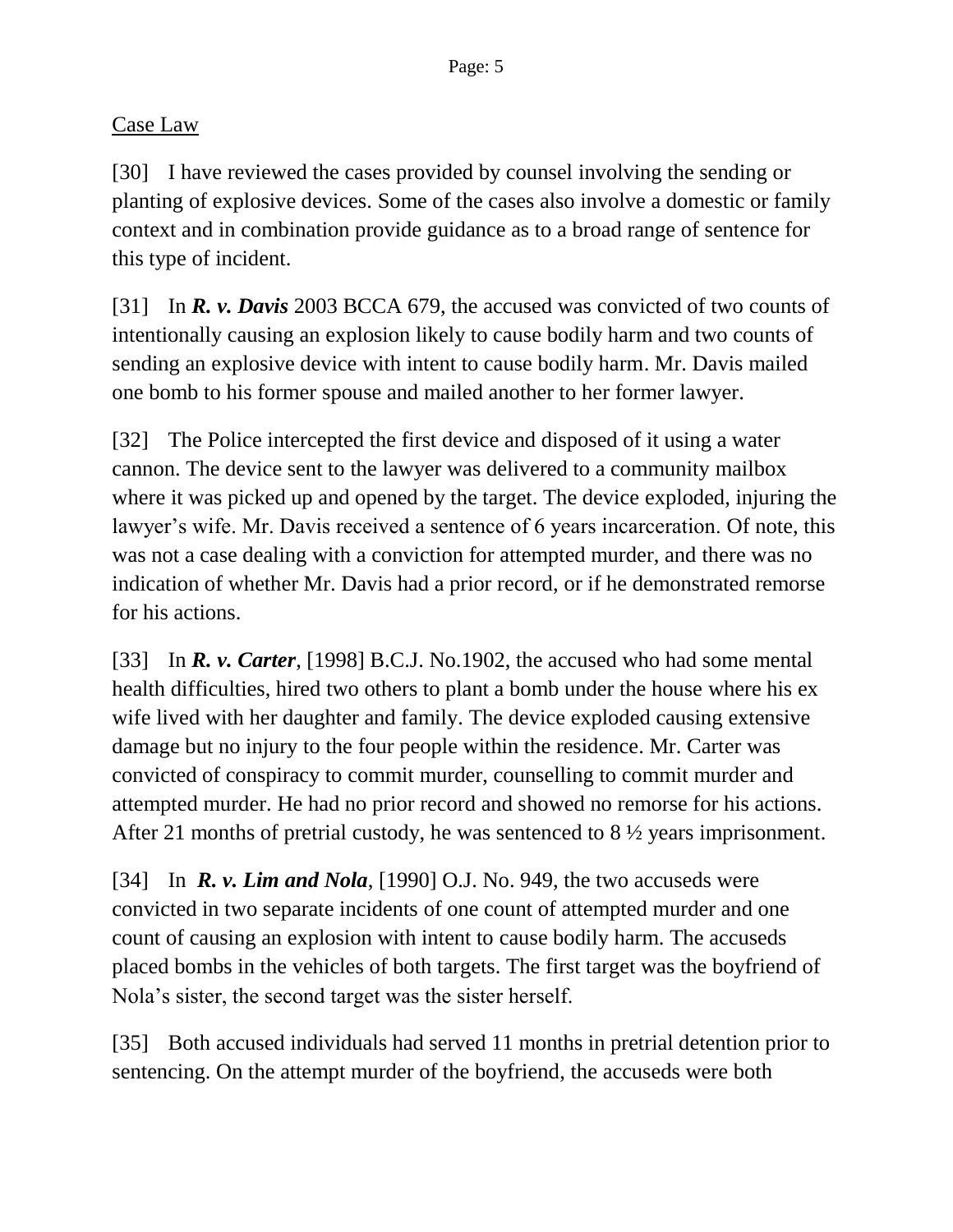sentenced to 10 years imprisonment. This explosion caused extensive but not long lasting injuries to the victim.

[36] On the conviction for causing an explosion with intent to cause the bodily harm of Nola's sister, a one year consecutive sentence was imposed. Neither accused had a prior criminal record, neither indicated remorse for their actions and both had significant mitigating factors in their favour.

[37] Finally, in *R. v. Pelkey*, [1987] N.B.J. No.251, the accused was convicted of attempted murder for placing a bomb in his daughter's vehicle. The device was designed to explode when she turned on the radio. Mr. Pelkey was involved in an incestuous relationship with his daughter and when she refused to end her relationship with a boyfriend he tried to kill her.

[38] The device exploded in a public parking lot causing the victim severe injuries. When sentencing the accused to 20 years incarceration, the trial judge noted,

"Mr. Pelkey was oblivious to the safety of others who might have been either killed or injured when the radio was turned on. This could have occurred either, as it did, in the parking lot or on the highway. Fortunately no one else was injured." (para. 7)

[39] And further at paragraph 8 "Mr. Pelkey has shown no remorse. His rehabilitation is doubtful because he still does not acknowledge that he has done anything wrong."

[40] In that regard, Mr. Amsel is similar. He does not accept responsibility for the device and its explosion at 127 Nicholas Street on December 13, 2013. Without an acceptance of responsibility and accompanying remorse his rehabilitation is doubtful and becomes less significant than other sentencing principles.

[41] I am taking into account the applicable sentencing principles, the aggravating and mitigating factors and sentences imposed in other similar cases.

[42] With respect to the attempted murder of Iris Amsel on December 13, 2013, I have concluded that a sentence of 15 years is fit and appropriate.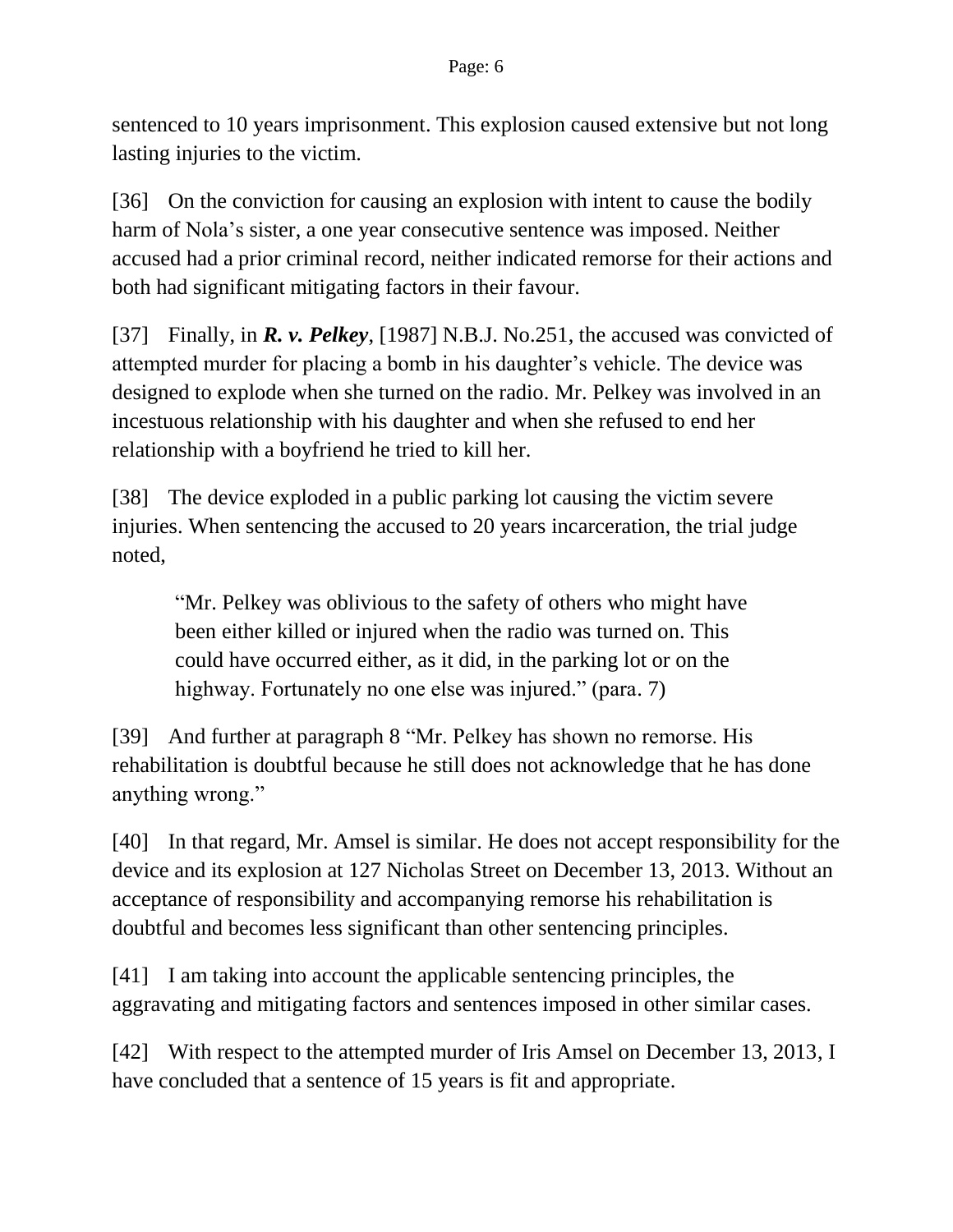### **July 3- 5, 2015 Winnipeg, Manitoba**

[43] With respect to the explosion of July 3, 2015, convictions will be entered on the counts of the attempted murder of Maria Mitousis, causing an explosive device to explode, and mischief endangering life by sending an explosive via mail. Judicial stays of proceedings are entered on the remaining counts.

[44] With respect to the events of July 4, 2015, a conviction will be entered on the count of the attempted murder of Iris Amsel and a judicial stay of proceedings is entered on the count of sending an explosive with intent to cause bodily harm to Iris Amsel.

[45] Similarly, with respect to the events of July 5, 2015, a conviction will be entered on the count of the attempted murder of George Orle and a judicial stay of proceedings is entered on the count of sending an explosive with intent to cause bodily harm to George Orle.

[46] The Crown submits that a sentence of life imprisonment is a fit sentence for the cumulative events of July 2015, and that a life sentence is the only sentence that adequately addresses the aggravating factors present and the purpose and principles of sentencing.

[47] Counsel for Mr. Amsel submits that the maximum sentence is not required in the circumstances and that the necessary sentencing principles can be addressed by a sentence in the range of  $20 - 25$  years incarceration.

Aggravating and Mitigating Factors

[48] The explosion at 252 River Avenue was significant and potentially lethal. The evidence at trial established that had the packages at 280 Stradbrook Avenue and 591 Washington Avenue been opened as intended the explosions would also have been significant and potentially lethal.

[49] The July 2015 incidents were a very public kind of violence. Collectively they created several layers of risk. That is very aggravating.

[50] During these events, the police were on high alert addressing an increase in reports of suspicious packages and the public was in a state of fear and uncertainty.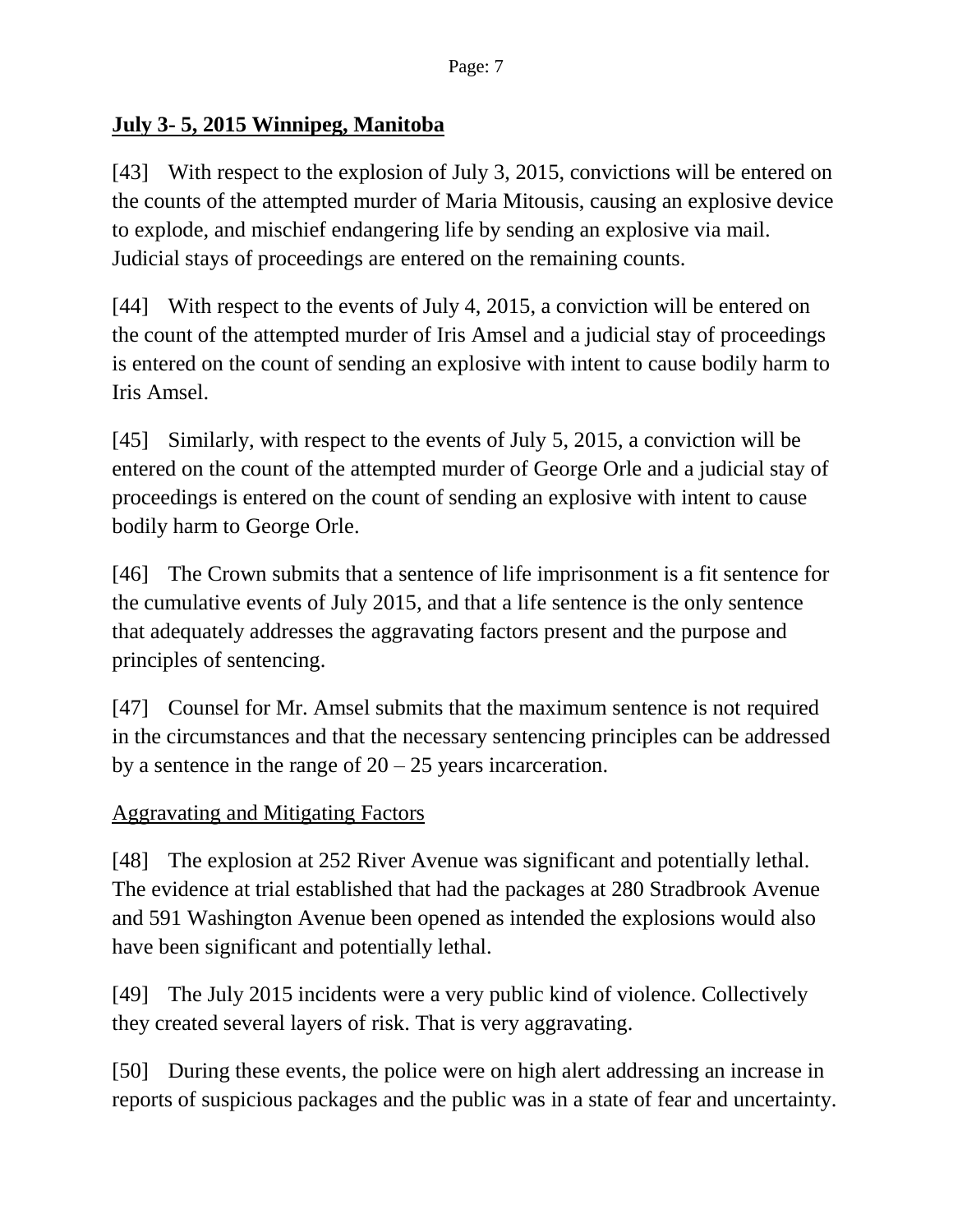[51] Many individuals in the community had contact with the packages and were unknowingly placed at physical risk.

[52] The Court heard evidence about the manner in which the packages would have been processed by Canada Post and the numerous employees who would have handled them.

[53] At each of the targeted locations several people either handled the packages or were near them when they were being handled. This includes the staff and potential clients at both targeted law firms, James Automotive and Ollie's Auto.

[54] It is aggravating that Ms. Mitousis and Mr. Orle, as legal counsel, became targets simply for doing their jobs. The proper discharge of their professional responsibilities within the justice system was taken and distorted by Mr. Amsel to fit neatly into the conspiracy he already believed about his ex wife, and resulted in what can only be described as a personal vendetta against them.

[55] It is aggravating that the package sent to Ms. Mitousis contained a personalized invitation designed to entice her to press the play button causing the bomb to explode.

[56] It is also aggravating that the package sent to 597 Washington Avenue was the second attempt made by Mr. Amsel to kill his former wife.

[57] It is aggravating that the three devices sent by Mr. Amsel in July 2015 were sent in close proximity to one another, and if not for intervening circumstances, would have been opened by the three targets very close in time. If this had occurred there would have been little opportunity for warning.

[58] As it happened, the timing of the explosion at 252 River Avenue allowed for the other two packages to be identified and dealt with by the police before others were physically impacted. This warning was entirely coincidental.

[59] Ms. Amsel and Mr. Orle declined to submit victim impact statements. While specific impact to them as a result of the events of July 2015 is not before me, I do note from their evidence at the trial that impact was felt.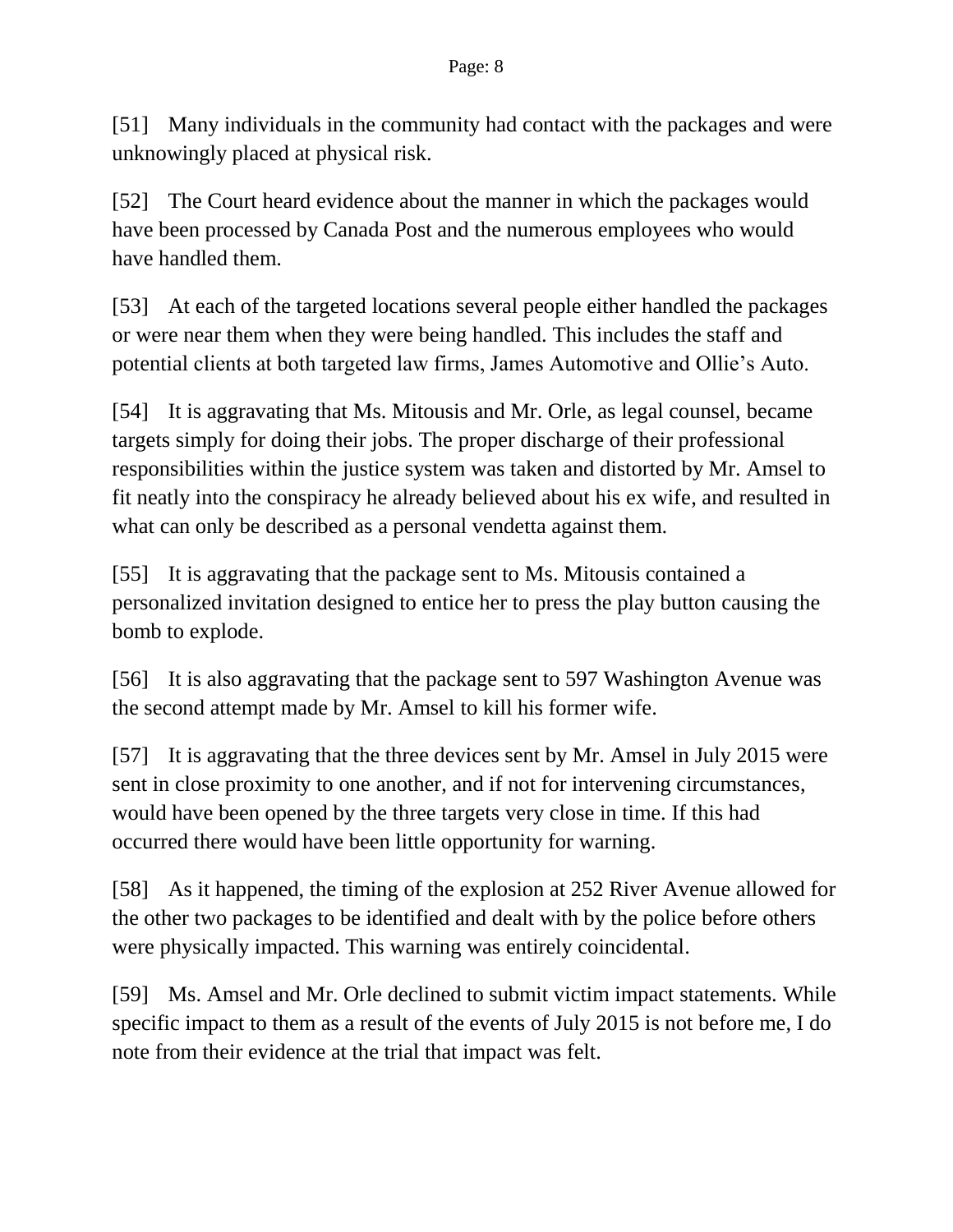[60] In the case of Ms. Amsel, one can only imagine the impact of knowing that a former spouse has tried to kill you not once, but twice.

[61] Ms. Mitousis submitted a detailed victim impact statement and read it at the sentencing hearing October 3, 2018. Throughout the trial process she conducted herself with strength and resilience.

[62] Ms. Mitousis' life was altered in every respect by the events of July 3, 2015. Her sense of personal safety and security, previously a given, are no longer assumed.

[63] The physical impact of the explosion has been life changing in many ways for Ms. Mitousis; ways that according to her, she deals with every waking moment.

[64] She continues to have lingering pain and has had to relearn many skills that she previously took for granted. She has endured numerous surgeries, lives with visible scars and continues with rehabilitation even now.

[65] Her injuries have impacted her ability to work and she now has a new found fear of what the future may hold.

Additional Case Law Applicable to July 3-5, 2015

[66] In *R. v. Wenn*, [1984] B.C.W.L.D. 2109, the accused was convicted of attempted murder for planting a bomb in the victim's car. The device was discovered prior to detonating and successfully dismantled by the police. This was a second attempt on the same victim's life by the accused. Mr. Wenn had a lengthy criminal record and was sentenced to life imprisonment for the one incident.

[67] At paragraph 14, the Court of Appeal affirmed the trial judge's description of Wenn's actions as:

"an act of indiscriminate terrorism, which was committed with wanton and reckless disregard for the life and safety of other persons who might have entered Ford's vehicle or been in the vicinity when the vehicle exploded."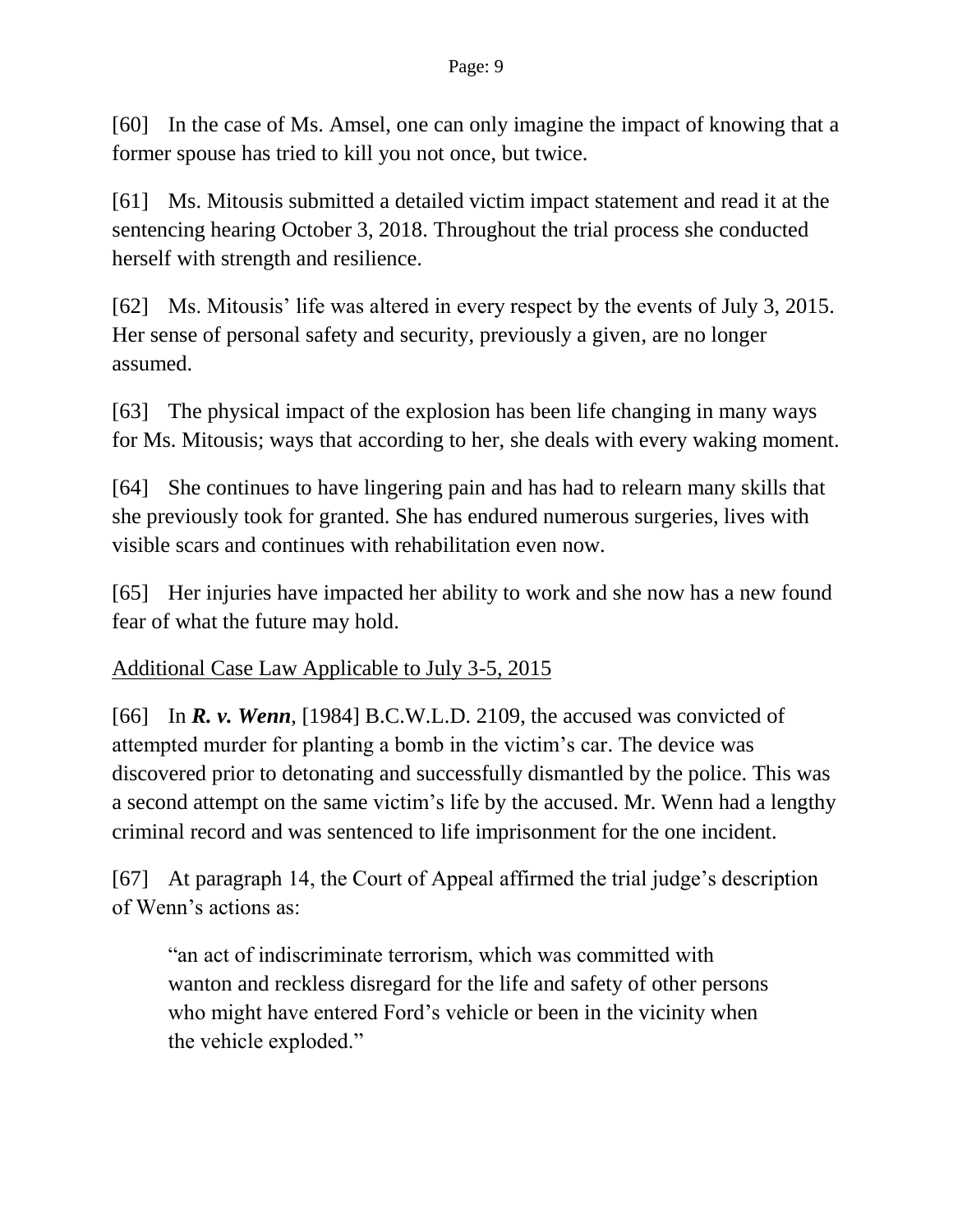[68] There is also a dated unreported Manitoba case that was not referenced by counsel. *R. v. John Rogers* is a Court of Queen's Bench case heard in Winnipeg in 1975. Mr. Rogers was convicted after trial of the attempted murder of the Chief Court Clerk Mr. Gilraine.

[69] The accused, Rogers, was dissatisfied with the way his civil court case was dealt with and as a result sent a bomb to the Winnipeg Court House as retribution. The device was made using a clock and was disguised as a gift. When the Chief Clerk plugged the clock in, it exploded. His face was badly injured by the explosion and he lost one of his hands.

[70] In sentencing Mr. Rogers, Chief Justice Dewar noted that the incident was "a planned one, executed with the utmost deliberation." (Reasons for sentence February 28, 1975, page 34, lines 8-10)

[71] The court emphasized the sentencing principles of deterrence and denunciation and found Mr. Rogers to bear a high degree of moral responsibility for his actions.

[72] Mr. Rogers had a lengthy criminal record and some history of mental health difficulties. He was sentenced to life imprisonment for the one incident.

[73] Ms. Amsel, Mr. Orle and Ms. Mitousis were targeted simultaneously in three separate locations with explosive devices designed to be lethal.

[74] Mr. Amsel's plan was extremely calculated, and as in the *Rogers* case was executed with cold deliberation. He showed not only a callous and vengeful intent toward the specific targets of the devices, but also an indiscriminate disregard for the lives and safety of others in the community. As such, he bears a high degree of moral responsibility for his actions.

[75] Mr. Amsel is not remorseful. He has not taken responsibility for his actions and continues to deny involvement in the offences. Moreover, he has attempted to place responsibility on others for these offences and alleges corruption at all levels of the justice system as an explanation for his present circumstances. His rehabilitation is questionable at best.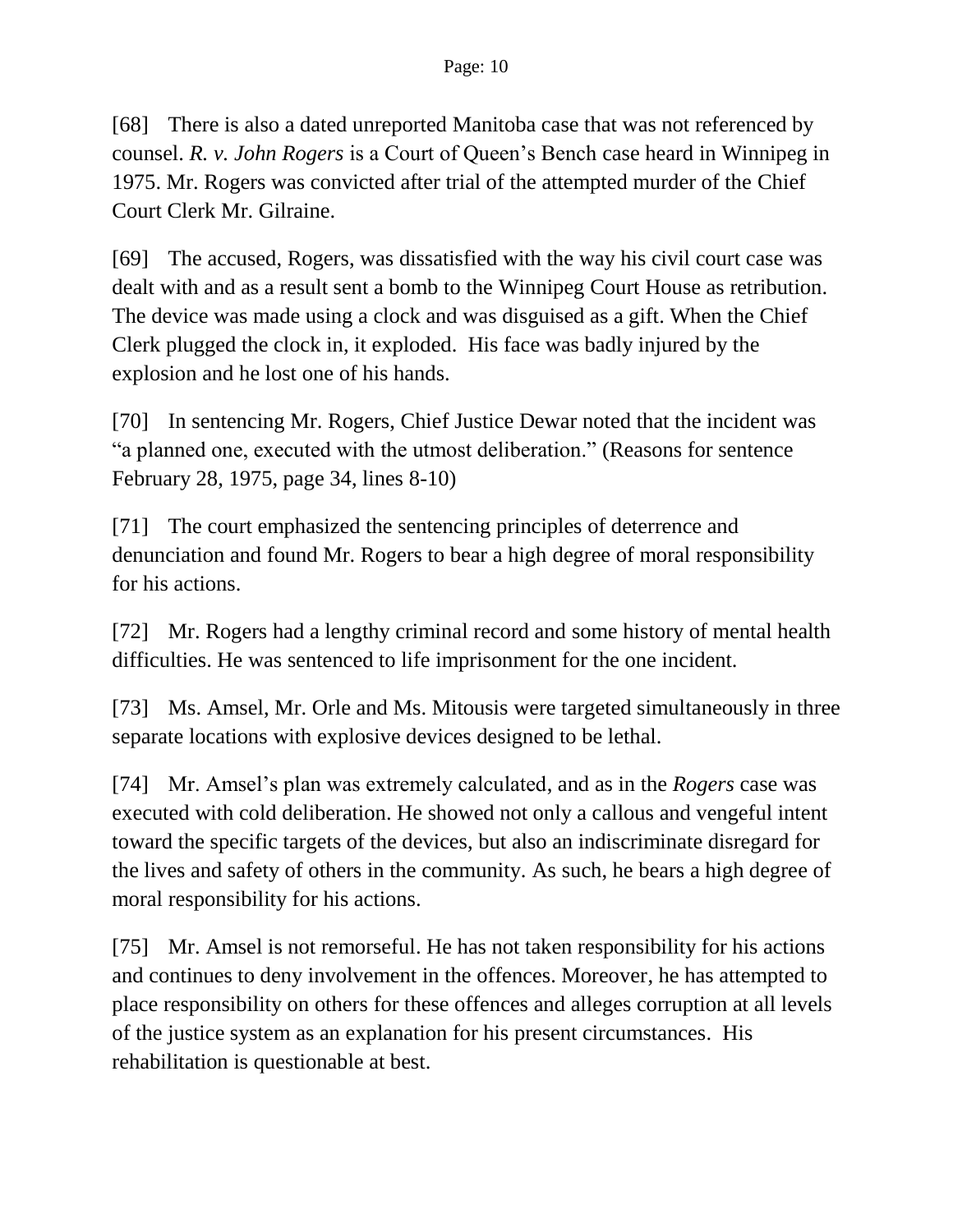[76] In these circumstances the sentence imposed must emphasize the principles of deterrence and reflect society's denunciation. In *Lim and Nola,* s*upra,* the trial judge, Justice Doherty as he then was said at paragraph 12:

In my view, the appropriate principle in this case requires that I consider the planned and deliberate nature of the offences, their inherently dangerous nature and the extreme repugnance with which the community views this kind of violence. The community must be assured that those who take the steps that were taken in this case to vindicate some personal sense of wrong will not be tolerated. The community must rest assured that this kind of public violence will be met sternly by the courts. In my view, that kind of consideration is paramount in this case.

[77] In addition to the principles of deterrence and denunciation, the sentence I impose must also address the seriousness of the circumstances and Mr. Amsel's high degree of moral responsibility.

[78] I have concluded that the appropriate sentence for the events of July 2015 is one of life imprisonment. The life sentence will be served consecutively to the sentence for the attempted murder of Iris Amsel in 2013.

### Totality Principle

[79] Section 718.2(c) requires the Court when imposing consecutive sentences to consider their totality to ensure that the total sentence is not excessive for the offender as an individual. (*R. v. Draper*, 2010, MBCA 35)

[80] If the total sentence is excessive, it should be adjusted appropriately so as not to exceed the overall culpability of the offender, and their degree of moral blameworthiness.

[81] Counsel for Mr. Amsel submits that the sentence imposed should not exceed a total of 25 years. He does so in the context not only of the sentences themselves but also in conjunction with the Crown's request to have Mr. Amsel's eligibility for parole delayed on the life sentence.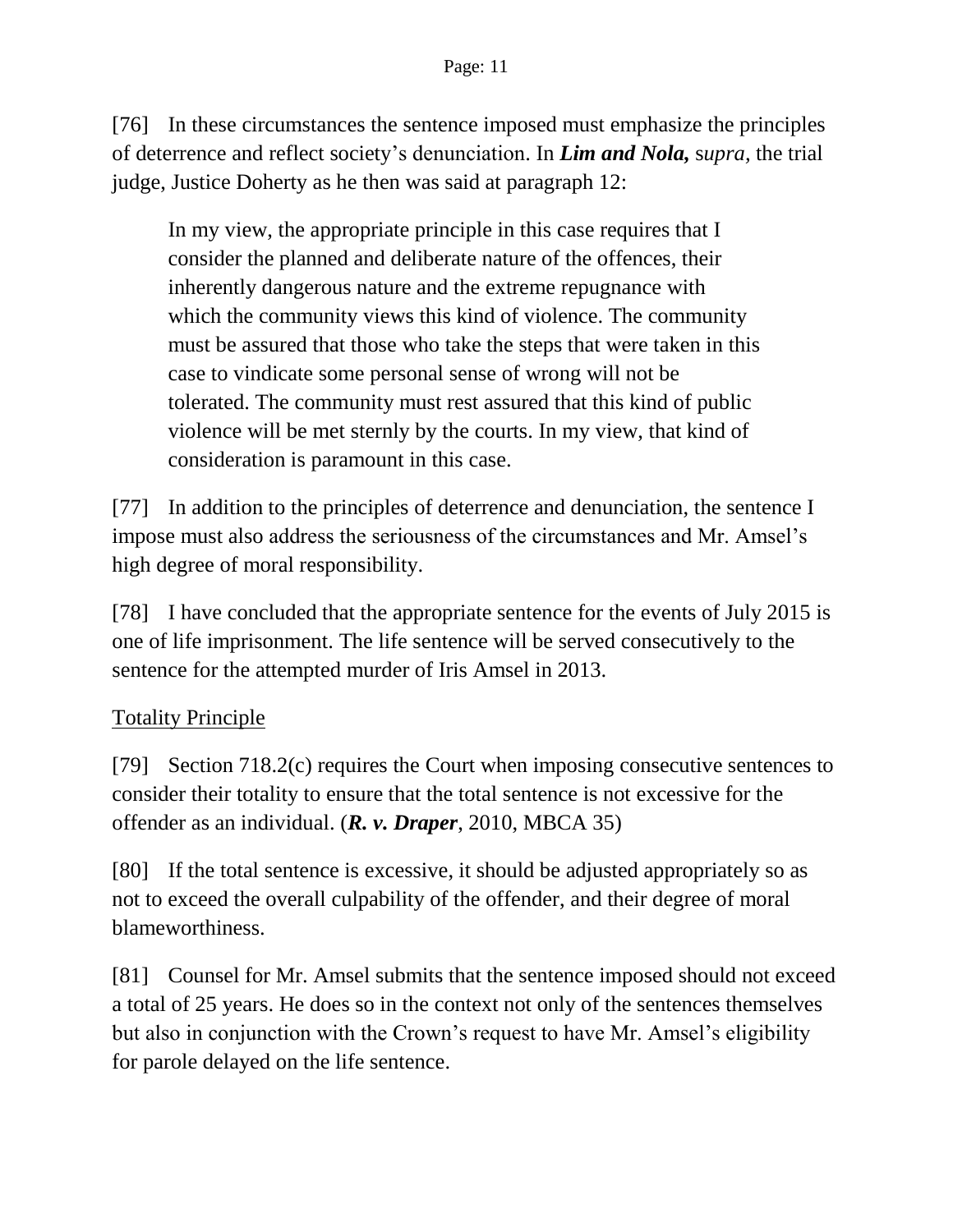[82] In the *R. v. Zinck*, [2003] 1 SCR 41, paragraph 29, the Supreme Court of Canada made it clear that prior to considering the issue of parole eligibility, the sentencing judge must first determine the appropriate punishment for the crime. The issue of parole ineligibility is not considered at this stage.

[83] Given the life sentence being imposed for the 2015 incidents I will reduce the 15 year sentence imposed on the 2013 incident to one of 12 years for totality.

[84] Mr. Amsel has as of today 1238 days of time in custody. He is entitled to enhanced credit for those days at a rate of 1.5:1 for a total of 1857 days, which is the equivalent of 5 years and 32 days. For the attempted murder of Iris Amsel on December 13, 2013, Mr. Amsel will serve 2523 days going forward which is just under 7 years.

[85] The concurrent life sentences I am imposing for the 2015 incidents will be served consecutively to that 12 year sentence for the December 2013 incident.

# Parole Ineligibility

[86] Section 120 of the *Corrections and Conditional Release Act* provides for the calculation of parole in the usual course of an offender serving a sentence. If applied to Mr. Amsel's life sentence, this section would allow for Mr. Amsel to be eligible for parole after serving 7 years of the life sentence.

[87] It is the Crown's position that with respect to the life sentence for the July 2015 incidents that Mr. Amsel's parole ineligibility should be increased to 10 years. Counsel for Mr. Amsel is opposed to such an increase.

[88] Section 743.6 of the *Criminal Code* gives the Court the power to delay parole eligibility if the Court is satisfied, having regard to the circumstances of the commission of the offence and the character and circumstances of the offender, that the expression of society's denunciation of the offence or the objective of specific or general deterrence so requires, order that the portion of the sentence that must be served before the offender may be released on full parole is one half of the sentence or ten years, whichever is less.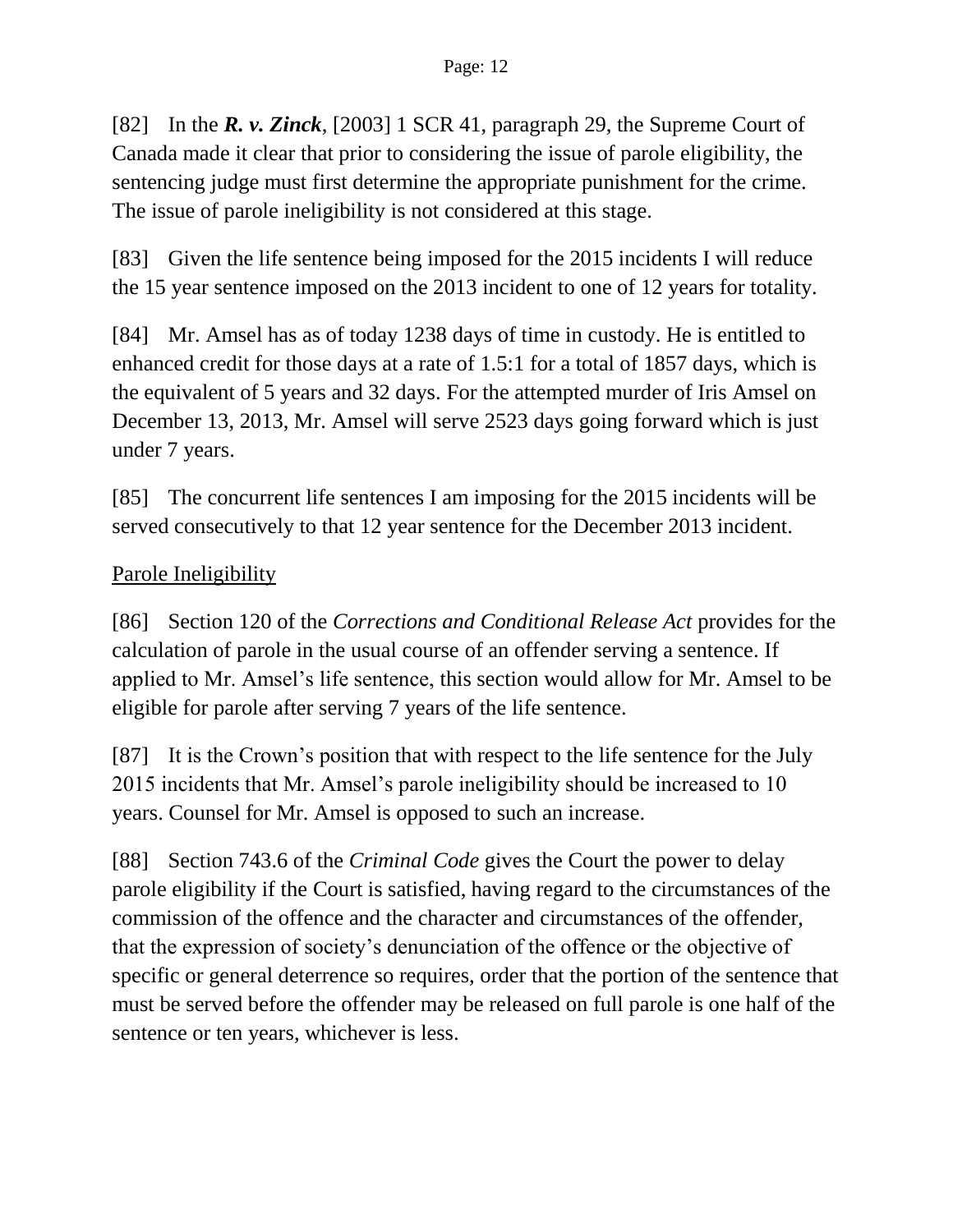[89] After determining the appropriate sentence, the analysis shifts to the exercise of the power to delay parole. The judge must once again apply the sentencing factors. In this part of the process, however, the addition of s. 743.6(2) requires that, in the course of this second balancing, priority be given to the factors of general and specific deterrence, and of denunciation. (*R. v. Zinck*, para. 30)

[90] At paragraph 31 of the Zinck decision the court went on to say :

The judge must satisfy himself or herself that the order is needed to reflect the objectives of sentencing, with awareness of the special weight ascribed by Parliament to the social imperatives of denunciation and deterrence. Nevertheless, at the end of this intellectual process, the sentencing decision must remain alive to the nature and position of delayed parole in criminal law as a special, additional form of punishment.

[91] In the *R. v. Smith*, 2008 SKCA 20 at paragraph 72 the court noted that:

Where denunciation and deterrence are the primary objectives, s.743.6 is to the sentencing exercise what the totality principle is to the length of sentence. While the totality principle is about fairness to the offender, s. 743.6 is about fairness to society. It affords the court the opportunity to step back and consider the larger picture-to ask itself "knowing what I know about the parole process, does this sentence sufficiently express society's denunciation and interest in deterrence?"

**[92]** I am satisfied that the objectives of deterrence and denunciation and the character and circumstances of Mr. Amsel require that his eligibility for parole be delayed until he has served 10 years of his life sentence.

# **Ancillary Orders**

[93] I am prohibiting Mr. Amsel pursuant to section 109 of the *Criminal Code* for period of 10 years on the 2013 charge and for 10 years on the 2015 charges consecutive to each other.